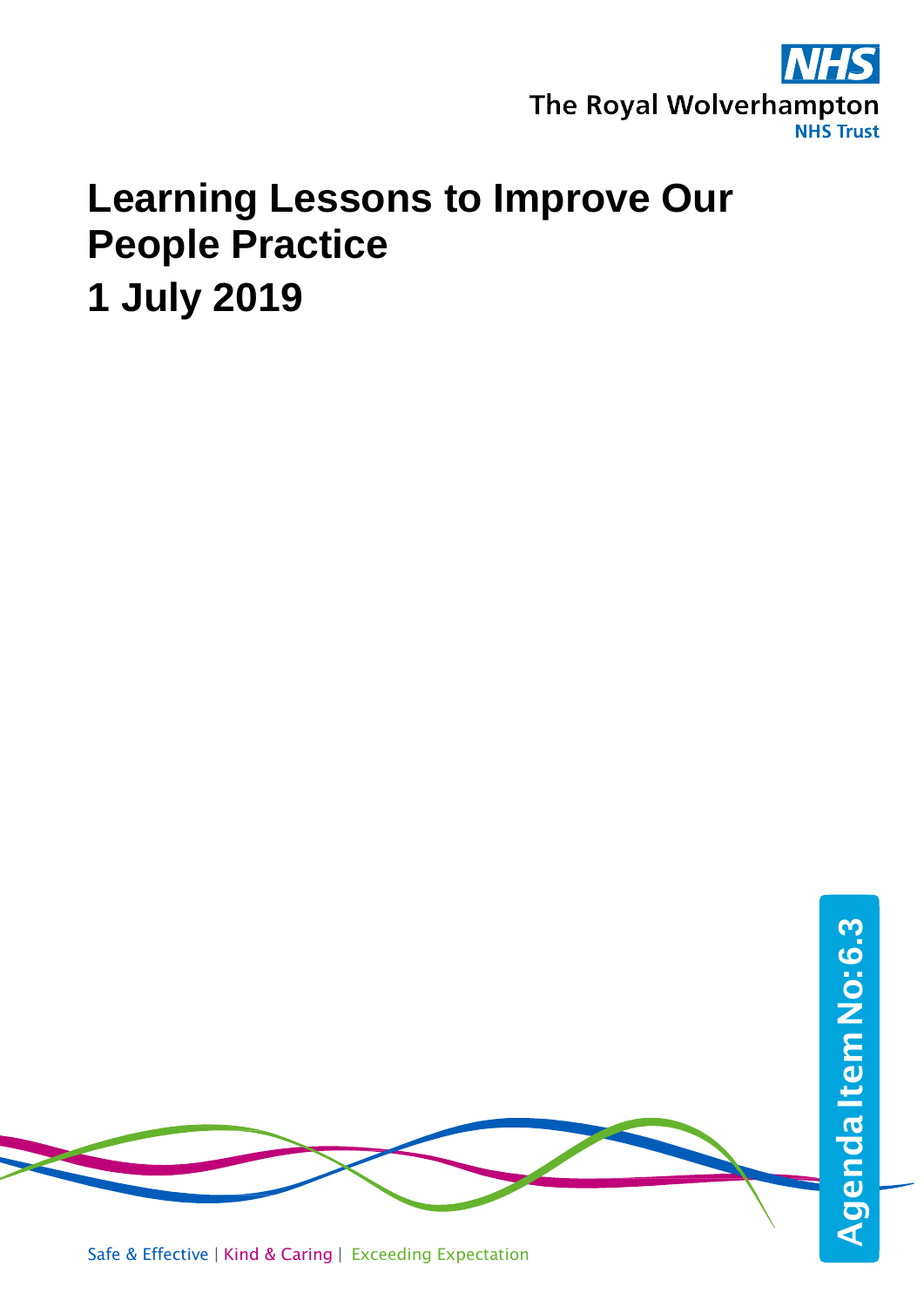

| <b>Trust Board Report</b>                                      |                                                                                                                                                                                                                                                                                                                                                                                                                                                                                                                                                                                                                                                                                                                                                                                                                                                                                                                                                                                                                                                                                                                                                                                                                                                                                                                             |  |
|----------------------------------------------------------------|-----------------------------------------------------------------------------------------------------------------------------------------------------------------------------------------------------------------------------------------------------------------------------------------------------------------------------------------------------------------------------------------------------------------------------------------------------------------------------------------------------------------------------------------------------------------------------------------------------------------------------------------------------------------------------------------------------------------------------------------------------------------------------------------------------------------------------------------------------------------------------------------------------------------------------------------------------------------------------------------------------------------------------------------------------------------------------------------------------------------------------------------------------------------------------------------------------------------------------------------------------------------------------------------------------------------------------|--|
| <b>Meeting Date:</b>                                           | $1st$ July 2019                                                                                                                                                                                                                                                                                                                                                                                                                                                                                                                                                                                                                                                                                                                                                                                                                                                                                                                                                                                                                                                                                                                                                                                                                                                                                                             |  |
| Title:                                                         | Learning lessons to improve our people practice                                                                                                                                                                                                                                                                                                                                                                                                                                                                                                                                                                                                                                                                                                                                                                                                                                                                                                                                                                                                                                                                                                                                                                                                                                                                             |  |
| <b>Executive</b><br><b>Summary:</b>                            | This paper is a response to the letter of 24 May 2019 from Baroness Dido<br>Harding to NHS Trust Chairs and Chief Executives entitled "Learning lessons<br>to improve our people practices", to give assurance to the Board around the<br>recommendations made. Whilst this paper identifies satisfactory compliance<br>against the majority of recommendations, there are a number of areas where<br>further improvement could be explored, including:<br>Reviewing the plurality of decision making at all stages of the<br>$\bullet$<br>Trust's formal processes.<br>Ensuring the Trust's training offer for managers in respect of<br>$\bullet$<br>dealing with employee relations matters is of sufficient quality and<br>quantity.<br>Reviewing the rigour with which decision in relation to suspension<br>are taken to ensure that where possible the least restrictive<br>course of action is taken.<br>Develop robust processes to identify and support staff who<br>$\bullet$<br>experience serious harm whilst undergoing some sort of formal<br>process, whilst considering the Trust's overall offer to support the<br>health and wellbeing of those involved in formal processes.<br>In view of this, the report sets out a number of actions that will be taken by to<br>further improve 'people practice'. |  |
| <b>Action</b><br><b>Requested:</b>                             | <b>Receive and consider</b>                                                                                                                                                                                                                                                                                                                                                                                                                                                                                                                                                                                                                                                                                                                                                                                                                                                                                                                                                                                                                                                                                                                                                                                                                                                                                                 |  |
| For the attention<br>of the Board                              |                                                                                                                                                                                                                                                                                                                                                                                                                                                                                                                                                                                                                                                                                                                                                                                                                                                                                                                                                                                                                                                                                                                                                                                                                                                                                                                             |  |
| <b>Assure</b>                                                  | Assurance is given against the majority of the recommendations contained<br>within the guidance.                                                                                                                                                                                                                                                                                                                                                                                                                                                                                                                                                                                                                                                                                                                                                                                                                                                                                                                                                                                                                                                                                                                                                                                                                            |  |
| <b>Advise</b>                                                  | The report advises the Board of a number of areas for further consideration<br>in respect of possible improvements as set out in the executive summary.                                                                                                                                                                                                                                                                                                                                                                                                                                                                                                                                                                                                                                                                                                                                                                                                                                                                                                                                                                                                                                                                                                                                                                     |  |
| <b>Alert</b>                                                   | N/A                                                                                                                                                                                                                                                                                                                                                                                                                                                                                                                                                                                                                                                                                                                                                                                                                                                                                                                                                                                                                                                                                                                                                                                                                                                                                                                         |  |
| <b>Author + Contact</b><br>Details:                            | Julie Shillingford, Head of HR Advisory<br>Tel. 4161                                                                                                                                                                                                                                                                                                                                                                                                                                                                                                                                                                                                                                                                                                                                                                                                                                                                                                                                                                                                                                                                                                                                                                                                                                                                        |  |
| <b>Links to Trust</b><br><b>Strategic</b><br><b>Objectives</b> | 1. Create a culture of compassion, safety and quality<br>4. Attract, retain and develop our staff, and improve employee engagement                                                                                                                                                                                                                                                                                                                                                                                                                                                                                                                                                                                                                                                                                                                                                                                                                                                                                                                                                                                                                                                                                                                                                                                          |  |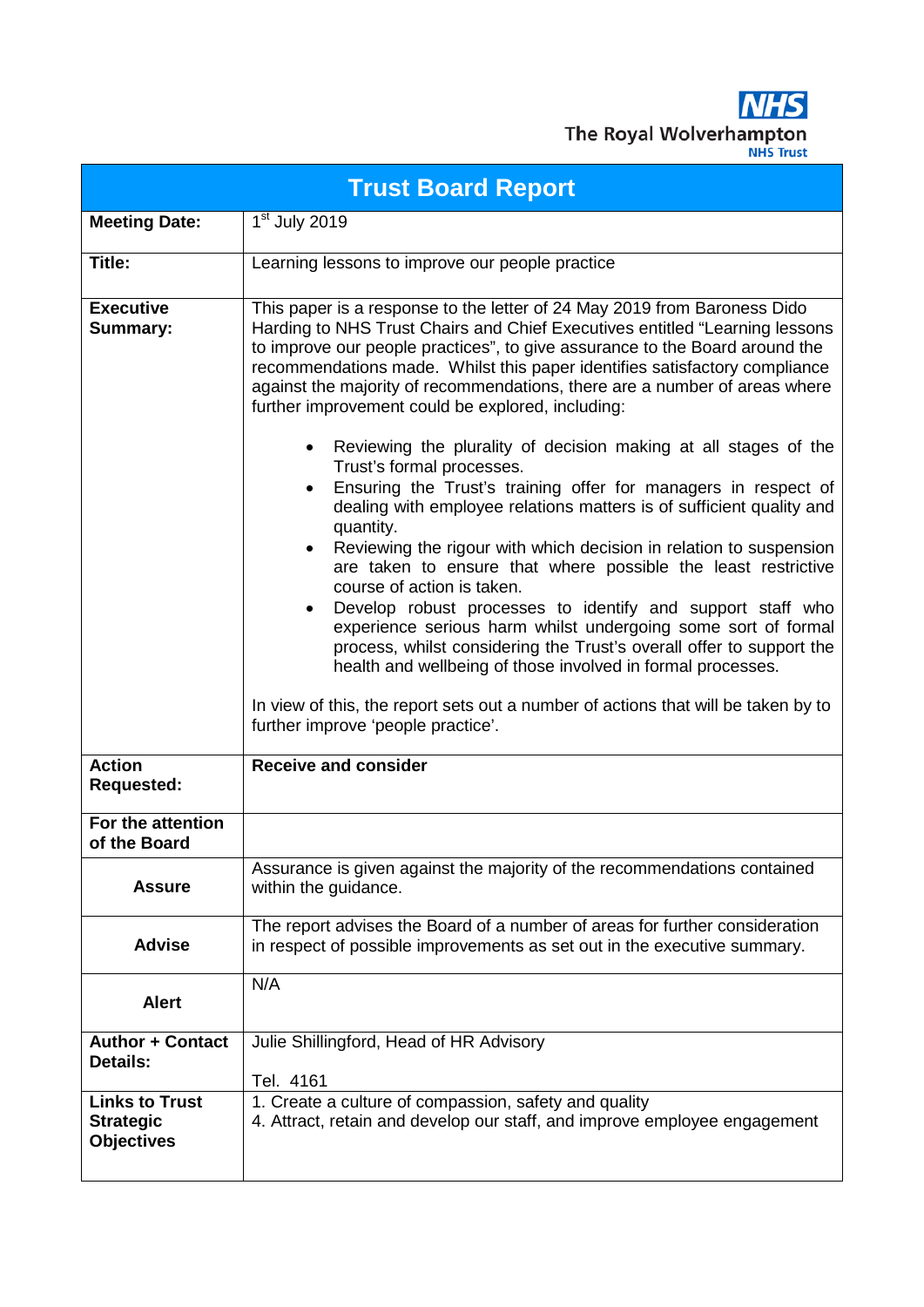| <b>Resource</b><br><b>Implications:</b>        | None                                                                                                                                                                                                                                                                                                                                                                                                                                                            |  |  |
|------------------------------------------------|-----------------------------------------------------------------------------------------------------------------------------------------------------------------------------------------------------------------------------------------------------------------------------------------------------------------------------------------------------------------------------------------------------------------------------------------------------------------|--|--|
| <b>Report Data</b><br><b>Caveats</b>           | None                                                                                                                                                                                                                                                                                                                                                                                                                                                            |  |  |
| <b>CQC Domains</b>                             | <b>Safe:</b> patients, staff and the public are protected from abuse and avoidable harm.<br><b>Caring:</b> staff involve and treat everyone with compassion, kindness, dignity and respect.<br><b>Well-led:</b> the leadership, management and governance of the organisation make sure it's<br>providing high-quality care that's based around individual needs, that it encourages learning<br>and innovation, and that it promotes an open and fair culture. |  |  |
| <b>Equality and</b><br><b>Diversity Impact</b> | Recommendations are applicable to all staff equally. Policies are subject to<br>Equality Impact Assessments, and WRES standards also apply.                                                                                                                                                                                                                                                                                                                     |  |  |
| <b>Risks: BAF/TRR</b>                          | SR1- Workforce - Recruitment and Retention of staff across the Trust and in<br>particular the future pipeline of nursing and medical staff.                                                                                                                                                                                                                                                                                                                     |  |  |
| <b>Risk: Appetite</b>                          | N/A                                                                                                                                                                                                                                                                                                                                                                                                                                                             |  |  |
| <b>Public or Private:</b>                      | Public                                                                                                                                                                                                                                                                                                                                                                                                                                                          |  |  |
| <b>Other formal</b><br>bodies involved:        | Workforce and Organisational Development Committee                                                                                                                                                                                                                                                                                                                                                                                                              |  |  |
| <b>References</b>                              | Letter dated 24 May 2019 from Baroness Dido Harding, "Learning lessons to<br>improve people practice" and associated guidance document                                                                                                                                                                                                                                                                                                                          |  |  |
| <b>NHS</b><br><b>Constitution:</b>             | In determining this matter, the Board should have regard to the Core<br>principles contained in the Constitution of:<br>Equality of treatment and access to services<br>High standards of excellence and professionalism<br>Service user preferences<br>Cross community working<br><b>Best Value</b><br>Accountability through local influence and scrutiny                                                                                                     |  |  |

## **Appendices** 1 Letter dated 24 May 2019 from Baroness Dido Harding, Chair, NHS Improvement, to Trust Chairs and Chief Executives, entitled "Learning lessons to improve our people practice" and associated enclosure entitled "Additional guidance relating to the management and oversight of local investigation and disciplinary procedure".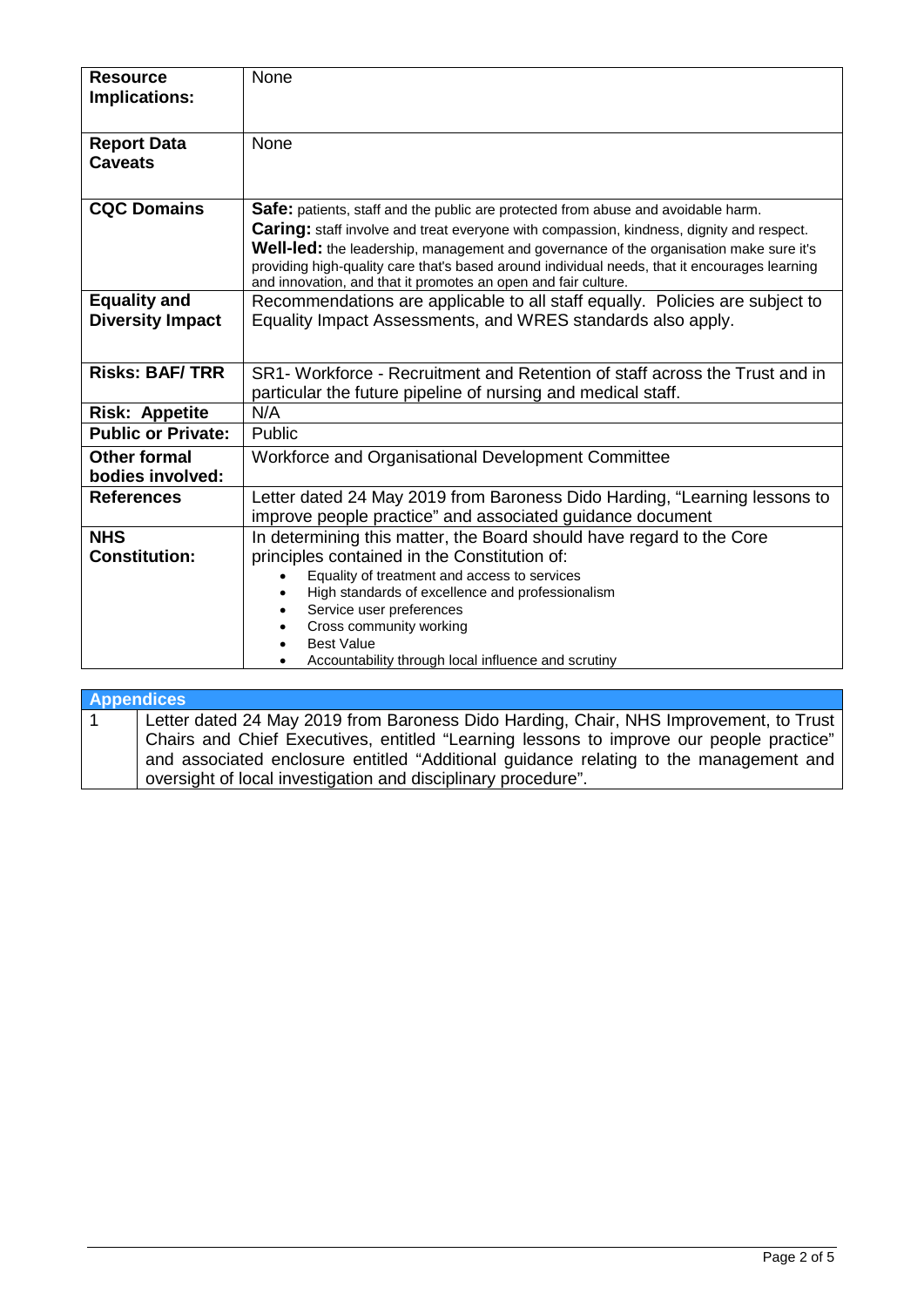# **1.0 Introduction**

Following an independent report into a tragic event involving a staff member at a London NHS Trust, Baroness Harding wrote to Trust Chairs and Chief Executives on 24 May 2019 (see Appendix 1) to set out guidance relating to management and oversight of local investigation and disciplinary procedures.

This report outlines for the Board where the Trust's processes and procedures are already in line with the guidance and will also set out additional next steps in order to further improve our people practices.

## **2.0 Seven Areas of Guidance**

A guidance document, included within the letter sets out seven key sets of 7 key areas of focus. These 7 areas are outlined below, along with the Trust's current position against these areas.

## **2.1 Adhering to best practice**

The Trust's *Disciplinary Policy* and *Supporting Doctors to Provide Safer Healthcare Policy and Procedure* are in line with current best practice as set out in the ACAS "Code of practice on disciplinary and grievance procedures". For Medical and Dental staff , *Supporting Doctors to Provide Safer Healthcare Policy and Procedure* represents the Trust's implementation of the nationally agreed "Maintaining High Professional Standards in the Modern NHS" (MHPS) and also follows the General Medical Council's (GMC) "Principles of a good investigation". The Medical Director or Deputy Medical Director seek independent advice from the Practitioner Performance Advice Service (PPAS), which was formally known as the National Clinical Assessment Service, and notify the GMC in the event of an investigation being launched.

The Trust ensures that independence and objectivity is maintained at all stages of the processes by appointing investigating officers, case managers and panel members who have had no previous involvement in the matters in question, and by ensuring that companions to interviewees are not witnesses in their own right. Where appropriate, external advice is sought and external panel members are appointed, for example in matters of clinical judgement. Occasionally external investigating officers are also appointed, as appropriate, to ensure objectivity.

## **2.2 Applying a rigorous decision-making methodology**

In the spirit of seeking to resolve matters at the lowest possible level and as close to the issue as possible the Trust's Disciplinary Policy provides for an initial fact-finding to be undertaken to ascertain whether the matter can be dealt with less formally or whether a full investigation is required. This initial fact finding is undertaken by a member of the Human Resources team, away from the service line, providing a level of independence in the decision making process. Similarly, the Trust's *Dispute Resolution in the Workplace Policy* provides for an initial triage to be undertaken to determine whether the matter can be resolved without recourse to a formal investigation.

In cases where an investigation is deemed necessary, a Case Manager is appointed to oversee the investigation and an investigating officer appointed to undertake the investigative work. On conclusion of an investigation the report is reviewed by the Case Manager, with advice from HR, to determine whether there is a case to answer and if so, whether the *'Fair Blame'* route may be offered or whether full hearing is required. Again this provides for a level of independence between the officer undertaking the investigation and the individual deciding what steps are to be taken following the investigation.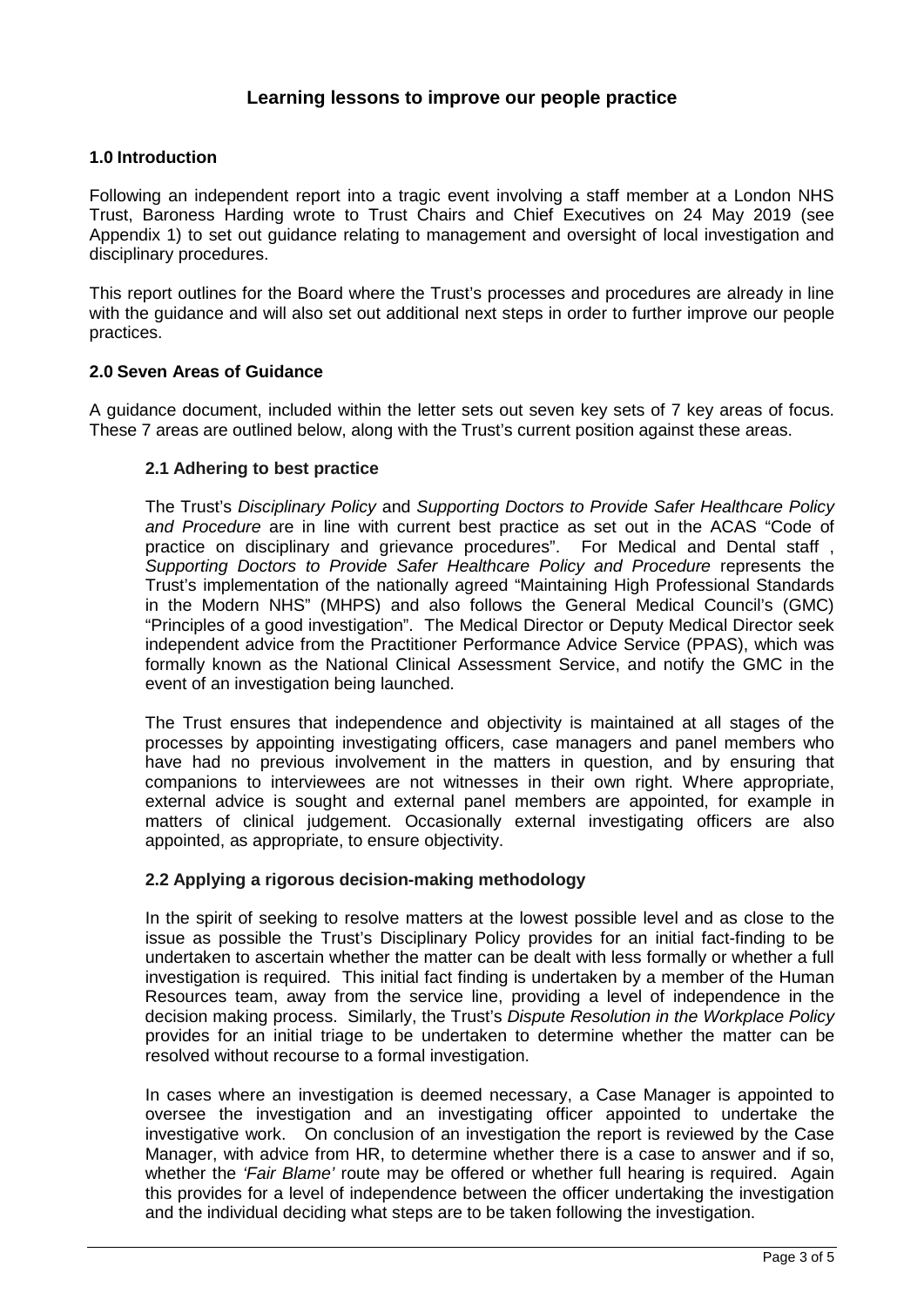Should the case proceed to a hearing, a different manager is nominated as Panel Chair and is supported by a different HR team member. In medical staff cases where professional judgement is in question, there is an external panel member in accordance with the requirements of MHPS. Similarly in the event of an appeal, this is heard by a different Appeal Panel Chair and different HR support, neither of whom have had any prior involvement in the process.

## **2.3 Ensuring people are fully trained and competent to carry out their role**

A programme of internal training for managers involved in investigations and hearings is in place. In addition, training, aimed at early resolution, is available in resolution skills and addressing management concerns (covering capability and conduct issues). Training has been developed following policy reviews, to ensure alignment with policy provisions. In addition, for medical managers, external training is provided by PPAS for Case Investigators and Case Managers. This has been a combination of courses commissioned to run at RWT, as well as staff attending the same training being run in other NHS Trusts. The table below outlines a summary of the courses provide and how long they have been in place.

| <b>Training Course</b>                        | <b>Available Since</b> |
|-----------------------------------------------|------------------------|
| Investigating officer                         | June 2016              |
| Fair Blame Meeting/Disciplinary Hearing Chair | May 2016               |
| Addressing management concerns                | May 2016               |
| <b>Resolution skills</b>                      | April 2018             |
| <b>MHPS Case Investigator</b>                 | October 2014           |
| <b>MHPS Case Manager</b>                      | October 2014           |

## **2.4 Assigning sufficient resources**

Appointment of investigating officers and case managers is undertaken by the relevant Divisional manager, using the list of trained staff. An aspect of the case manager's role is to facilitate time for the investigation and report-writing to be undertaken. A member of the HR team is assigned to support each investigating officer and a different HR team member sits on panels at all levels to provide advice and support.

## **2.5 Decisions relating to the implementation of suspensions/exclusions**

Decisions on exclusion of medical or dental staff are taken by the Deputy Medical Director in consultation with the Medical Director and Director of Workforce, in accordance with MHPS. Decisions on suspension for other staff groups are taken by the relevant senior manager in consultation with Directorate managers and HR managers. Every effort is made to avoid suspension/exclusion, including restriction of duties, and suspensions/exclusions are kept under review by the case manager.

## **2.6 Safeguarding people's health and wellbeing**

Employees who are subject to investigations are informed at the outset of the support available via Occupational Health, to whom they may self-refer or a management referral may be made. In cases where an employee appears distressed at the outset, a management referral is made to Occupational Health for advice and support. Employees are informed that access to Occupational Health support is available at any time.

At the outset of any investigation a meeting is held with the subject(s) of the investigation to inform them of the reasons for the investigation and the process to be followed, and this is confirmed in writing, together with the allegations/terms of reference for the process. The Investigating Officer role includes the responsibility for regular communications with the employee throughout the investigation to keep them informed of progress. Where an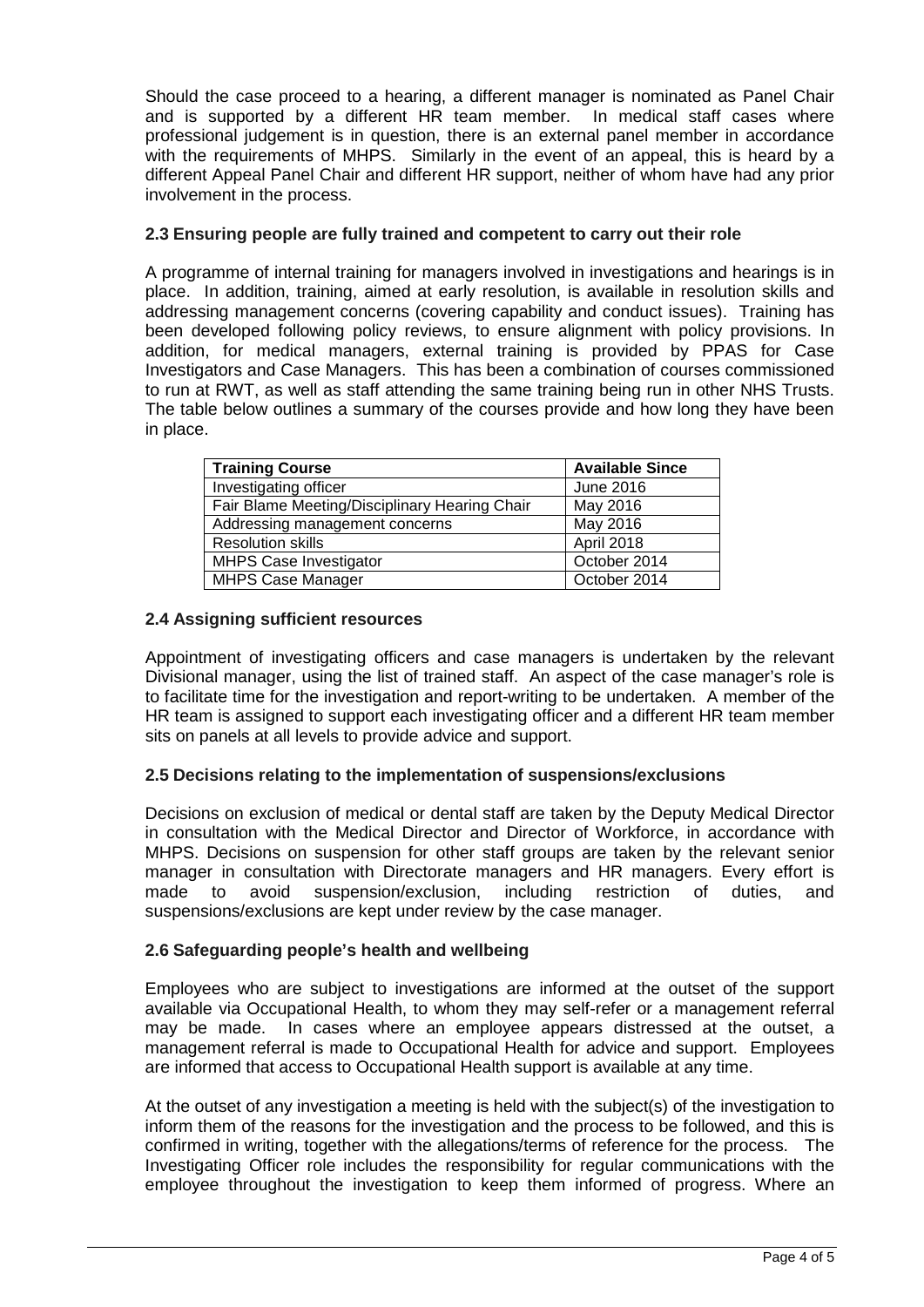employee is suspended, the Case Manager is responsible for keeping the employee informed of progress in the investigation.

#### **2.7 Board-level oversight**

Data relating to employee relations case work, including numbers of disciplinary cases median duration of cases, and number and duration of suspensions, is reported twice per year to the Trust's Workforce and Organisational Development Committee, which is chaired by a Non-Executive and attended by Non-Executive colleagues.

#### **3.0 Conclusion**

In conclusion, the Board can take significant assurance that many of the recommended actions set out in the guidance document are already in place within the Trust, whilst recognising there are areas where further improvements can be made. Areas identified for further review and potential improvement include:

- Reviewing the plurality of decision making at all stages of the Trust's formal processes.
- Ensuring the Trust's training offer in respect of dealing with employee relations matters is of sufficient quality and quantity.
- Reviewing the rigour with which decision in relation to suspension are taken to ensure that where possible the least restrictive course of action is taken.
- Develop robust processes to identify and support staff who experience serious harm whilst undergoing some sort of formal process, whilst considering the Trust's overall offer to support the health and wellbeing of those involved in formal processes.

#### **4.0 Next Steps**

Although the Trust compares satisfactorily against most of the 7 areas, it is clear that there is still more that can be done to improve our 'people practice'. As such, the aim is to progress the following actions:

- Consider any further amendments to the Disciplinary Policy once the NMC's "best practice guidance on local investigations" has been published.
- Review the Trust's position on panel membership in the light of good practice, and identify whether any changes are required.
- Review the current level and scale of training provision and explore options to improve this.
- Develop a toolkit to support decision making in cases where suspension/ exclusion of staff is contemplated.
- In relation to safeguarding people's health and wellbeing the guidance recommends that cases of serious harm are treated as if they represent a never event. In view of this, a process will be developed for dealing with any cases of serious harm to staff involved in an investigation.
- Consider what further action can be taken to support the health and wellbeing of employees involved in investigations as part of the development of the Wellbeing Approach.
- Employee relations case data to be reported twice per year to the Board and in alternate quarters to the WOD Committee.

#### **5.0 Recommendation**

It is recommended that Trust board receive assurance against the work previously undertaken in relation to the 7 key areas and support the next steps.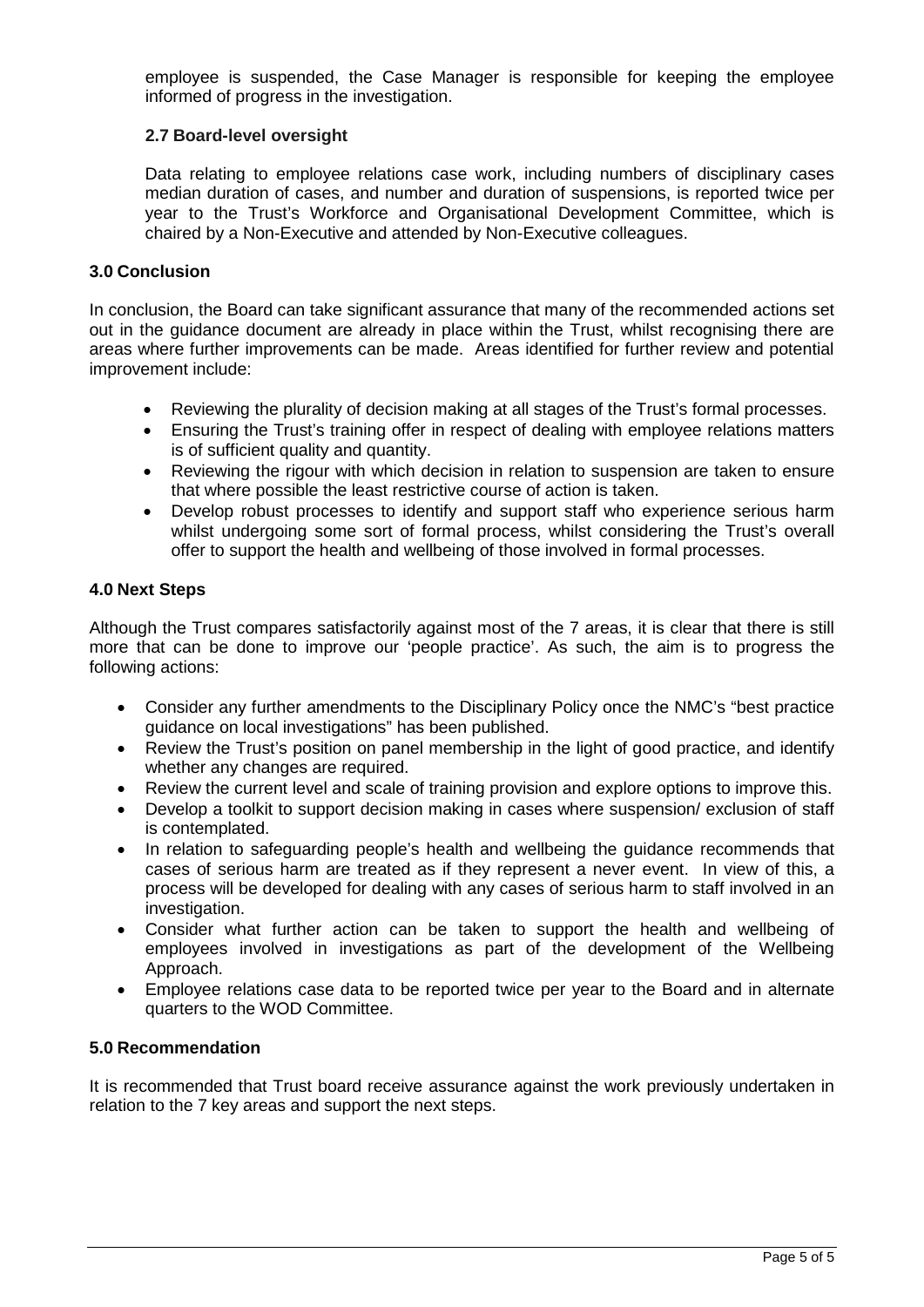

Tel: 020 3747 0000

## **To:**  NHS trust and NHS foundation trust chairs and chief executives

24 May 2019

Dear colleagues

# **Learning lessons to improve our people practices**

I am writing to share with you the outcomes of an important piece of work recently undertaken in response to a very tragic event that occurred at a London NHS trust three years ago.

In late 2015, Amin Abdullah was the subject of an investigation and disciplinary procedure. The protracted procedure culminated in Amin's summary dismissal on the grounds of gross misconduct. Tragically, in February 2016 just prior to an arranged appeal hearing, Amin took his own life. This triggered the commissioning of an independent inquiry undertaken by Verita Consulting, the findings of which were reported to the board of the employing Trust and to NHS Improvement in August 2018. The report concluded that, in addition to serious procedural errors having been made, throughout the investigation and disciplinary process Amin was treated very poorly, to the extent that his mental health was severely impacted. Verita's recommendations were accepted by the Trust, in full, and have largely been implemented.

Subsequently, NHS Improvement established a 'task and finish' Advisory Group to consider to what extent the failings identified in Amin's case are either unique to this Trust or more widespread across the NHS, and what learning can be applied. Comprising of multi-professional stakeholders and subject matter experts representing both the NHS and external bodies, together with an advocate for Amin's partner, the Group conducted an independent analysis of both the Verita findings and several historical disciplinary cases, the outcomes of which had attracted criticism in Employment Tribunal proceedings and judgements. HR directors of provider organisations were advised of the Group's activity and invited to share details of any local experiences and/or examples of measures being taken to improve the management of employment issues.

The analysis highlighted several key themes associated with the Verita inquiry which were also common to other historical cases considered. Principal among these were: poor framing of concerns and allegations; inconsistency in the fair and effective

# NHS England and NHS Improvement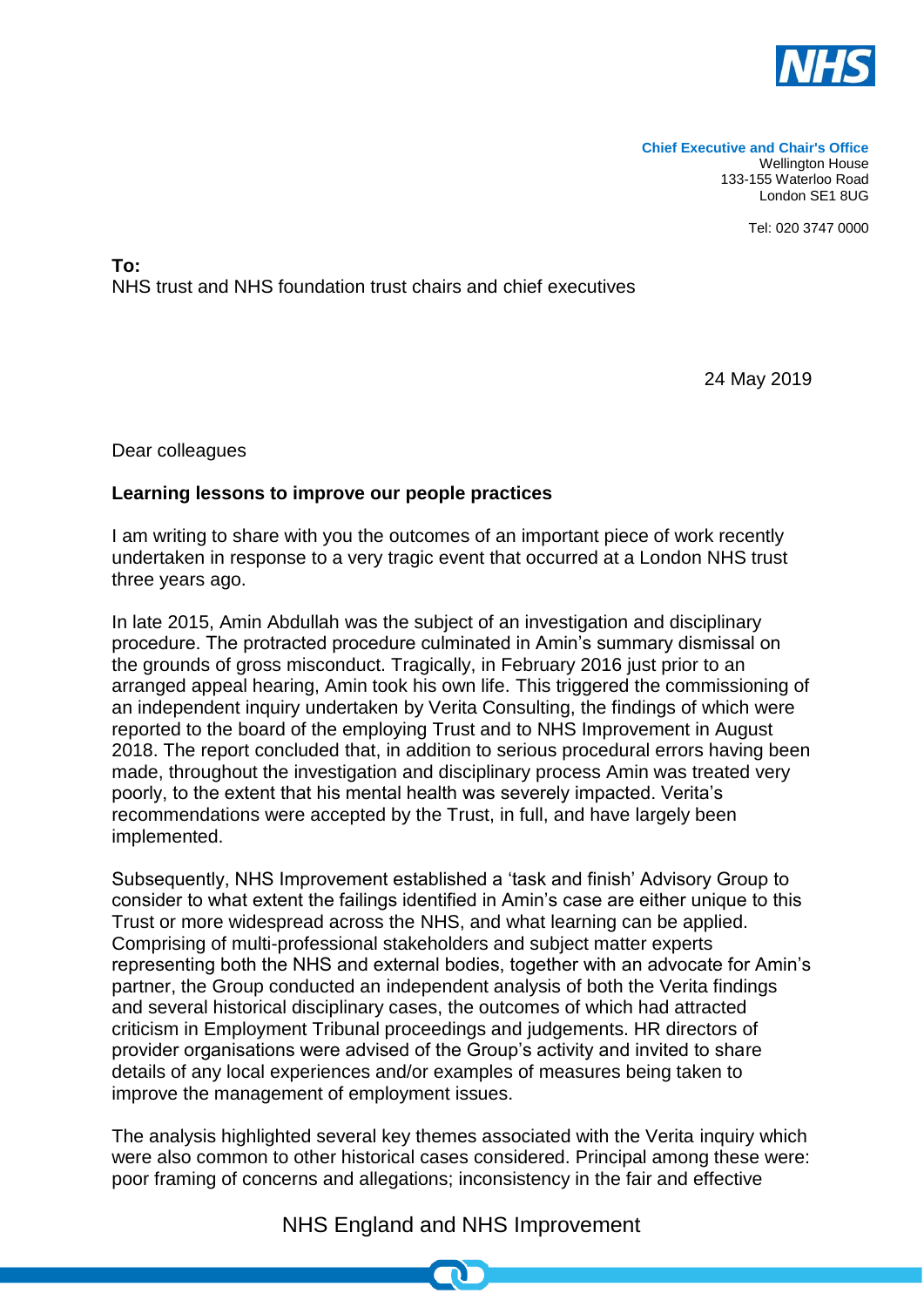application of local policies and procedures; lack of adherence to best practice guidance; variation in the quality of investigations; shortcomings in the management of conflicts of interest; insufficient consideration and support of the health and wellbeing of individuals; and an over-reliance on the immediate application of formal procedures, rather than consideration of alternative responses to concerns.

The NHS England and NHS Improvement People Committees in Common received a detailed report on the outcomes of the Advisory Group's activities, which included recommendations that aim to ensure the captured learning is used to best effect in informing positive changes across the NHS. The Committees recognised that, sadly, Amin's experiences are far from unique and acknowledged there needs to be greater consistency in the demonstration of an inclusive, compassionate and person-centred approach, underpinned by an overriding concern to safeguard people's health and wellbeing, whatever the circumstances. This view certainly echoed many of the comments we have received from across the NHS during our recent People Plan engagement.

Some of the proposed recommendations will require further discussion with key stakeholders, including regulatory and professional bodies (in particular, I am keen that consideration and assessment of the 'health' of organisational culture, including aspects relating to the management of workplace issues, is given more prominence in the 'well-led' assessment domain). The majority, though, can be immediately received and applied.

Enclosed with this letter is additional guidance relating to the management and oversight of local investigation and disciplinary procedures which has been prepared based on the Advisory Group's re commendations. You will recognise the guidance as representing actions characteristic of responsible and caring employers and which reflect our NHS values. I would ask that you, your HR team and your Board review them and assess your current procedures and processes in comparison and, importantly, make adjustments where required to bring your organisation in line with this best practice. I would draw your attention to item 7 of the guidance and ask you to consider how your Board oversees investigations and disciplinary procedures. Further, with respect to any cases currently being considered and all future cases, I would ask you to review the following questions (and, where necessary, take corrective action in response):

- Is there sufficient understanding of the issues or concerns, and the circumstances relating to them, to justify the initiation of formal action?
- Considering the circumstances, in the eyes of your organisation and others external to it, would the application of a formal procedure represent a proportionate and justifiable response (i.e. have other potential responses and remedies, short of formal intervention, been fully assessed before being discounted)?
- If formal action is being or has been taken, how will appropriate resources be allocated and maintained to ensure it is conducted fairly and efficiently; how are you ensuring that independence and objectivity is maintained at every stage of the process?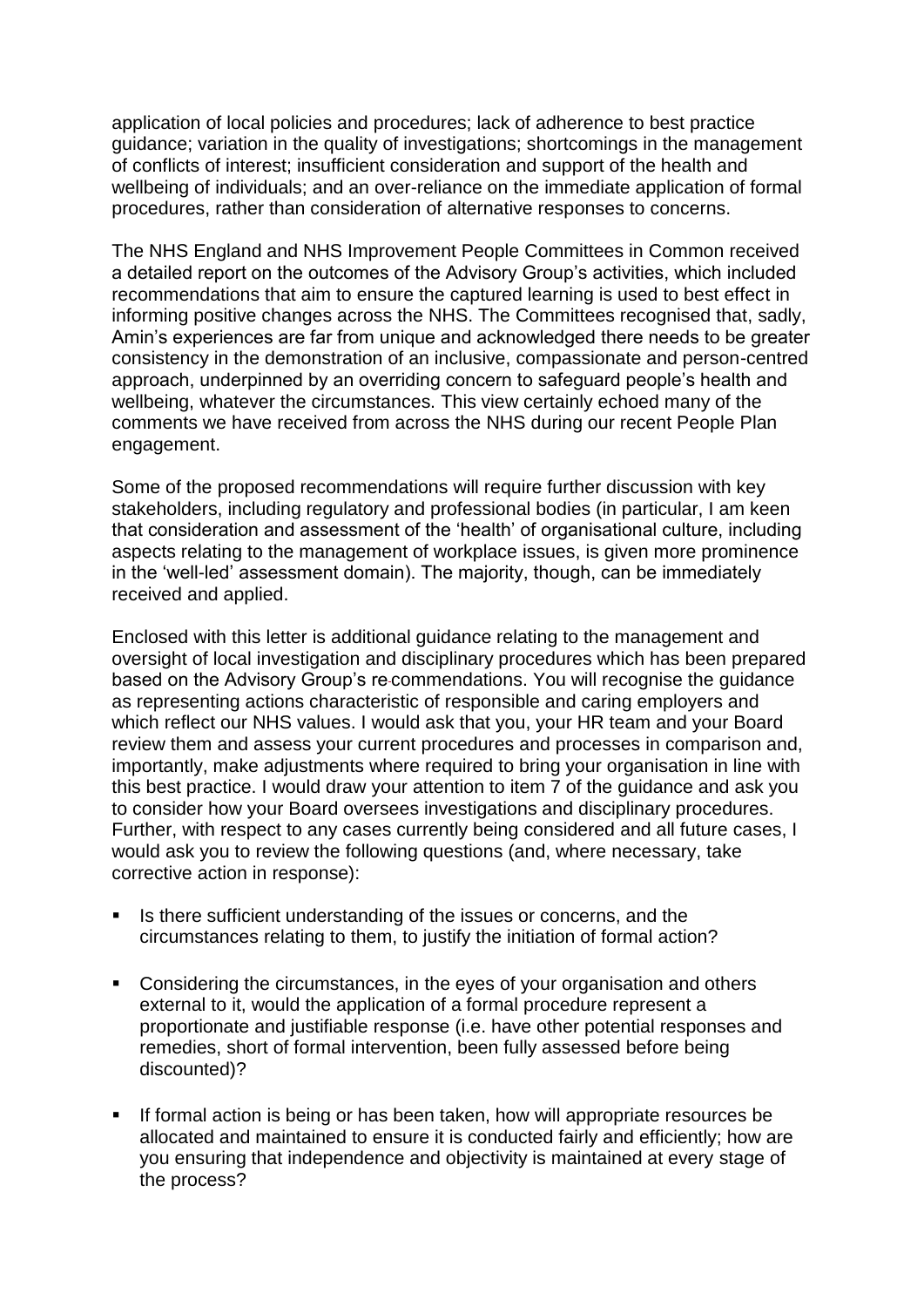- What will be the likely impact on the health and wellbeing of the individual(s) concerned and on their respective teams and services, and what immediate and ongoing direct support will be provided to them? Further, how will you ensure the dignity of the individual(s) is respected at all times and in all communications, and that your duty of care is not compromised in any way, at any stage.
- For any current case that is concluding, where it is possible that a sanction will be applied, are similar questions being considered?

In highlighting these issues, which I know will be important to you and your teams, I would like to thank all those colleagues who directly contributed to and informed the work completed by the Advisory Group. I would particularly like to acknowledge the endeavours of Amin's partner Terry Skitmore and his advocate Narinder Kapur, without whose dedication and sacrifices the Amin Abdullah inquiry and subsequent development work by NHS Improvement would not have taken place.

I know that we are all keen to ensure we treat our people fairly and protect their wellbeing. Implementing the attached guidance consistently well across the NHS will contribute to that goal. It is tragic that we are learning these lessons after Amin's death, but we owe it to him and the others who have suffered in similar circumstances to act now.

Thank you for your attention to these vital issues.

Best wishes

Dido Farding

Baroness Dido Harding **Chair, NHS Improvement**

Enclosure:

Additional guidance relating to the management and oversight of local investigation and disciplinary procedures

Copies:

Chair, Care Quality Commission Chair, NHS Providers Chair, Nursing and Midwifery Council Chief Executive, NHS Employers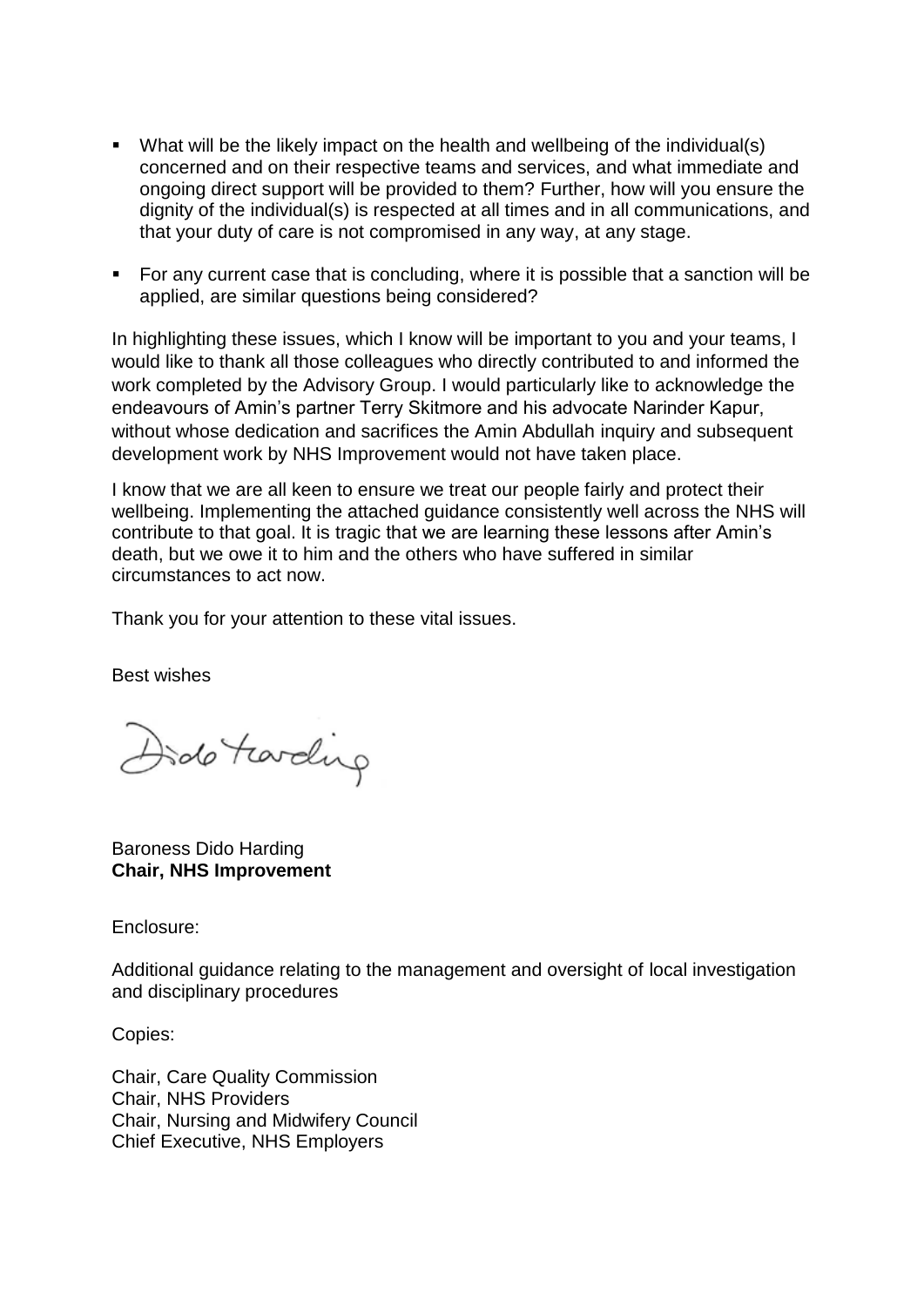# **Additional guidance relating to the management and oversight of local investigation and disciplinary procedures**

# **1. Adhering to best practice**

a) The development and application of local investigation and disciplinary procedures should be informed and underpinned by the provisions of current best practice, principally that which is detailed in the Acas 'code of practice on disciplinary and grievance procedures' and other non-statutory Acas guidance; the GMC's 'principles of a good investigation'; and the NMC's 'best practice guidance on local investigations' (when published).

b) All measures should be taken to ensure that complete independence and objectivity is maintained at every stage of an investigation and disciplinary procedure, and that identified or perceived conflicts of interest are acknowledged and appropriately mitigated (this may require the sourcing of independent external advice and expertise).

# **2. Applying a rigorous decision-making methodology**

a) Consistent with the application of 'just culture' principles, which recognise that it is not always appropriate or necessary to invoke formal management action in response to a concern or incident, a comprehensive and consistent decision-making methodology should be applied that provides for full and careful consideration of context and prevailing factors when determining next steps.

b) In all decision-making that relates to the application of sanctions, the principle of plurality should be adopted, such that important decisions which have potentially serious consequences are very well informed, reviewed from multiple perspectives, and never taken by one person alone.

# **3. Ensuring people are fully trained and competent to carry out their role**

Individuals should not be appointed as case managers, case investigators or panel members unless they have received related up to date training and, through such training, are able to demonstrate the aptitude and competencies (in areas such as awareness of relevant aspects of best practice and principles of natural justice, and appreciation of race and cultural considerations) required to undertake these roles.

# **4. Assigning sufficient resources**

Before commencing investigation and disciplinary procedures, appointed case managers, case investigators and other individuals charged with specific responsibilities should be provided with the resources that will fully support the timely and thorough completion of these procedures. Within the overall context of 'resourcing', the extent to which individuals charged with such responsibilities (especially members of disciplinary panels) are truly independent should also be considered.